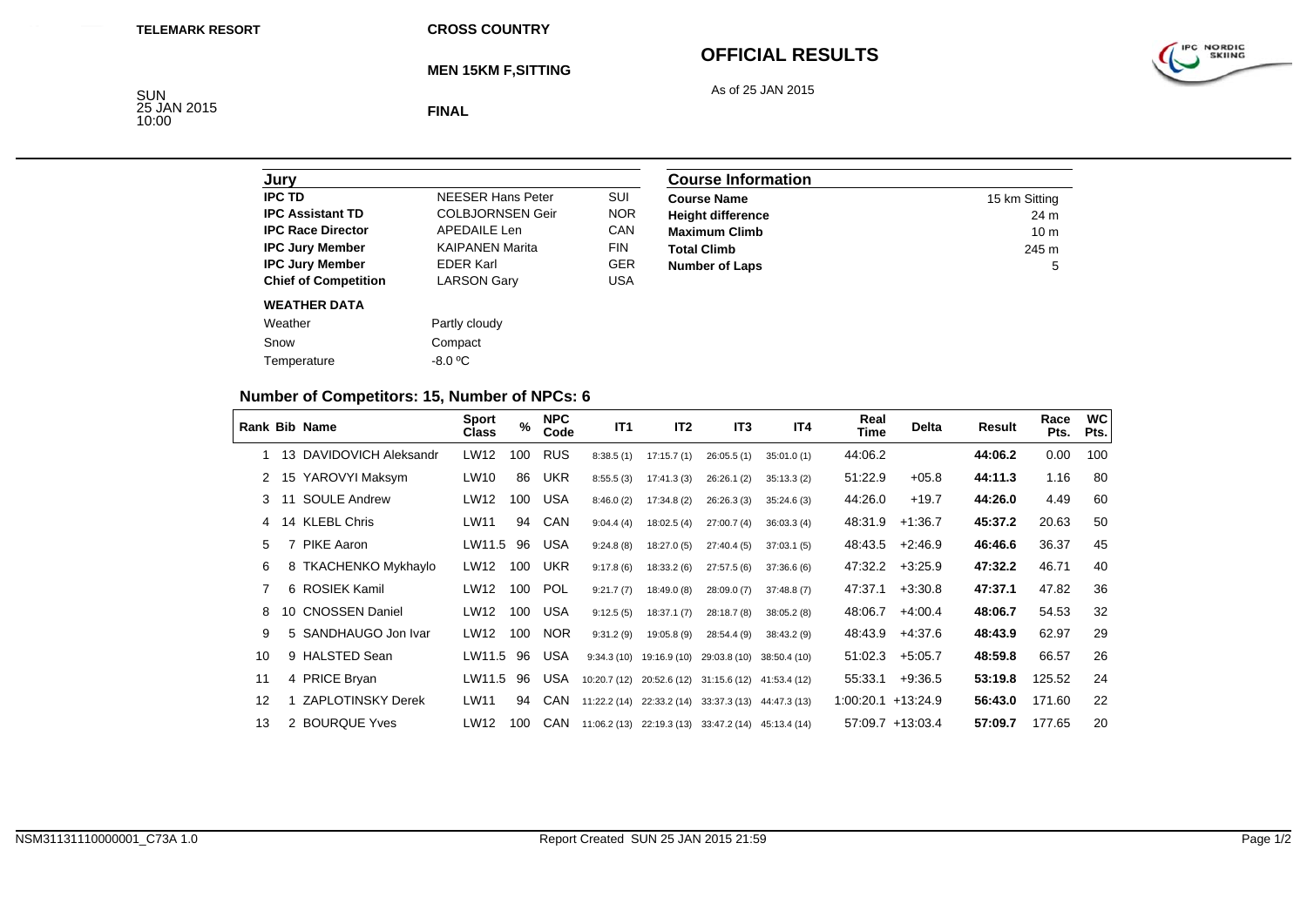#### **OFFICIAL RESULTS**

As of 25 JAN 2015



**MEN 15KM F,SITTING**

SUN<br>25 JAN 2015<br>10:00

**FINAL**

| <i><u><b>Incidences</b></u></i> |                   |            |  |
|---------------------------------|-------------------|------------|--|
| <b>Did Not Finish</b>           |                   |            |  |
| 3 GRITSENKO Vitalii             | I W <sub>11</sub> | <b>RUS</b> |  |
| <b>Did Not Start</b>            |                   |            |  |
| 12 BYCHENOK Alexey              | I W <sub>12</sub> | <b>RUS</b> |  |

M.P.M

|     | Legend: |                         |            |                                    |     |                    |
|-----|---------|-------------------------|------------|------------------------------------|-----|--------------------|
|     | Delta   | ime behind ranked 1     | $\sim$     | International Paralympic Committee | TD. | Technical Delegate |
| ITn |         | Intermediate position n | <b>NDC</b> | National Paralympic Committee      |     |                    |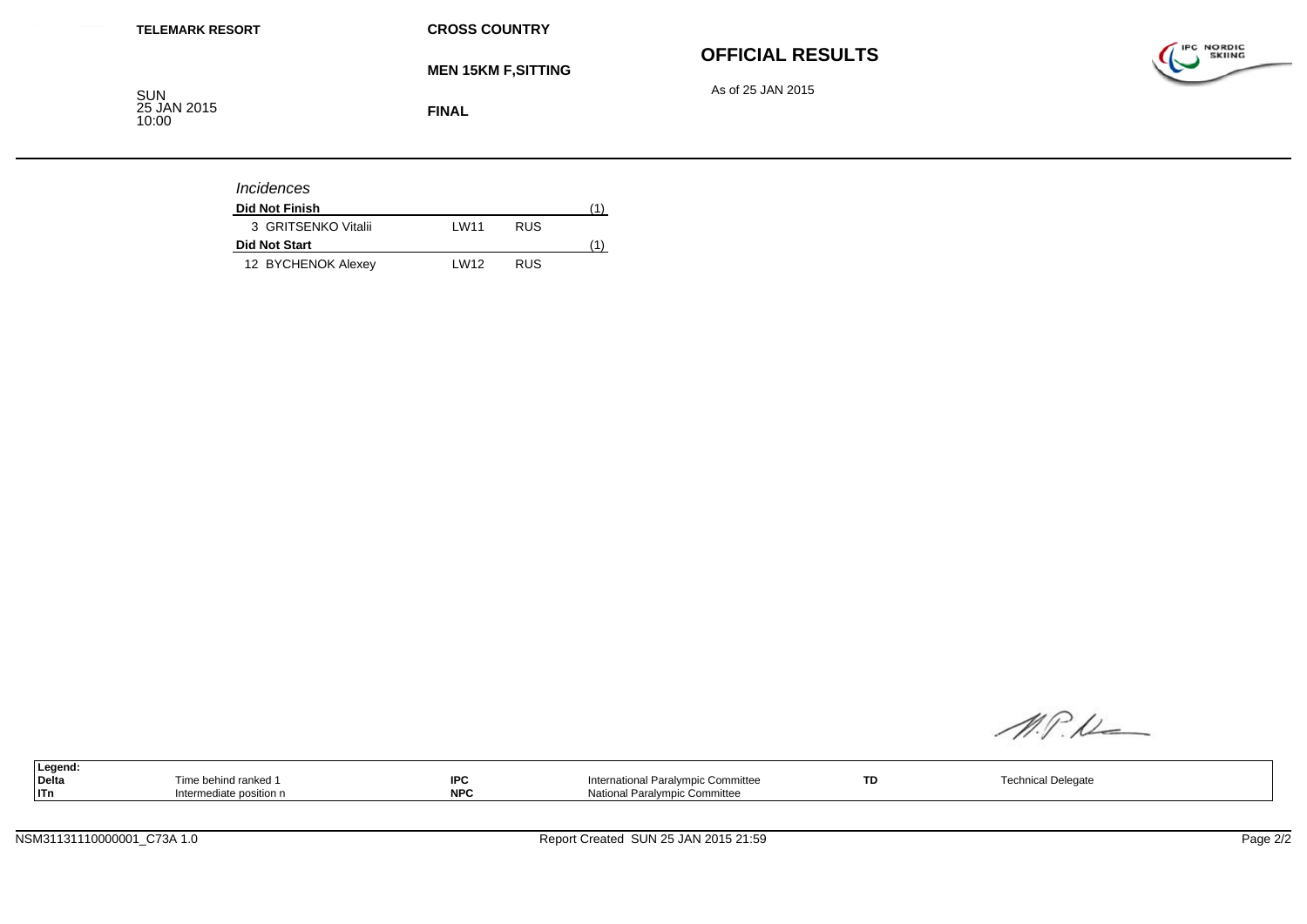**MEN 20KM F,STANDING**

## **OFFICIAL RESULTS**

As of 25 JAN 2015



SUN<br>25 JAN 2015<br>11:30

**FINAL**

| Jurv                        |                          |            |
|-----------------------------|--------------------------|------------|
| <b>IPC TD</b>               | <b>NFFSFR Hans Peter</b> | SUI        |
| <b>IPC Assistant TD</b>     | <b>COLBJORNSEN Geir</b>  | <b>NOR</b> |
| <b>IPC Race Director</b>    | <b>APEDAILE Len</b>      | CAN        |
| <b>IPC Jury Member</b>      | <b>KAIPANEN Marita</b>   | <b>FIN</b> |
| <b>IPC Jury Member</b>      | <b>EDER Karl</b>         | GFR        |
| <b>Chief of Competition</b> | <b>LARSON Gary</b>       | USA        |
| <b>WEATHER DATA</b>         |                          |            |
| Weather                     | Partly cloudy            |            |
| Snow                        | Compact                  |            |
| Temperature                 | $-8.0 °C$                |            |

| <b>Course Information</b> |                 |  |  |  |  |
|---------------------------|-----------------|--|--|--|--|
| <b>Course Name</b>        | 20 km Standing  |  |  |  |  |
| <b>Height difference</b>  | 52 <sub>m</sub> |  |  |  |  |
| <b>Maximum Climb</b>      | 34 m            |  |  |  |  |
| <b>Total Climb</b>        | 620 m           |  |  |  |  |
| <b>Number of Laps</b>     | 5               |  |  |  |  |

## **Number of Competitors: 18, Number of NPCs: 10**

|    |    | <b>Rank Bib Name</b>       | <b>Sport</b><br>Class | $\%$ | <b>NPC</b><br>Code | IT <sub>1</sub> | IT <sub>2</sub>            | IT <sub>3</sub>           | IT4          | Real<br>Time         | <b>Delta</b>       | Result  | Race<br>Pts. | <b>WC</b><br>Pts. |
|----|----|----------------------------|-----------------------|------|--------------------|-----------------|----------------------------|---------------------------|--------------|----------------------|--------------------|---------|--------------|-------------------|
|    | 58 | MINNEGULOV Rushan          | LW8                   | 96   | <b>RUS</b>         | 9:00.0(2)       | 17:34.3(1)                 | 26:10.6(1)                | 34:50.1(1)   | 45:32.9              |                    | 43:43.6 | 0.00         | 100               |
| 2  |    | 54 DAVIET Benjamin         | LW <sub>2</sub>       | 91   | FRA                | 9:02.3(3)       | 17:48.6(3)                 | 26:36.4(2)                | 35:22.7(2)   | 48:38.6              | $+35.5$            | 44:15.9 | 7.39         | 80                |
| 3  |    | 56 REPTYUKH Ihor           | LW8                   | 96   | UKR                | 8:57.2(1)       | 17:48.4(2)                 | 26:45.8(3)                | 35:47.5(3)   | 46:45.9              | $+1:12.9$          | 44:53.7 | 16.03        | 60                |
| 4  |    | 55 KONONOV Vladimir        | LW5/7                 | 88   | <b>RUS</b>         | 9:15.3(5)       | 18:03.0(4)                 | 26:55.4(4)                | 35:57.4(4)   | 51:04.0              | $+1:22.6$          | 44:56.3 | 16.63        | 50                |
| 5  |    | 52 ULSET Nils-Erik         | LW <sub>3</sub>       | 89   | <b>NOR</b>         | 9:09.0(4)       | 18:08.3(5)                 | 27:05.9(5)                | 36:24.9(5)   | 51:38.2              | $+2:30.3$          | 45:57.4 | 30.60        | 45                |
| 6  | 51 | <b>IAREMCHUK Aleksandr</b> | LW <sub>6</sub>       | 95   | <b>RUS</b>         | 9:30.0(7)       | 18:48.4(6)                 | 28:04.5 (6)               | 37:32.1(6)   | 49:29.6              | $+3:27.9$          | 47:01.1 | 45.17        | 40                |
| 7  |    | 53 TUOMISTO Ilkka          | LW8                   | 96   | <b>FIN</b>         | 9:35.2(8)       | 19:03.4 (8)                | 28:29.3 (7)               | 38:13.4(7)   | 49.55.8              | $+4:22.9$          | 47:56.0 | 57.72        | 36                |
| 8  | 57 | <b>LAPKIN Sergey</b>       | LW4                   | 97   | <b>RUS</b>         | 9:23.1(6)       | 18:51.8(7)                 | 28:37.9 (8)               | 38:39.6(8)   | 49:36.9              | $+4:32.1$          | 48:07.6 | 60.38        | 32                |
| 9  | 50 | OLSRUD Hakon               | LW8                   | 96   | <b>NOR</b>         | 9:39.5(9)       | 19:17.4 (9)                | 29:04.4 (9)               | 38:48.3 (9)  | 50:44.8              | $+5:11.8$          | 48:43.0 | 68.47        | 29                |
| 10 |    | 45 KURZ Michael            | LW9                   | 89   | AUT                | 9:45.4(10)      | 19:29.3 (10)               | 29:08.8 (10)              | 38:51.2 (10) | 54:55.7              | $+5.47.8$          | 48:53.2 | 70.80        | 26                |
| 11 |    | 47 SATO Keiichi            | LW8                   | 96   | <b>JPN</b>         | 9:46.6(11)      | 19:37.2 (11)               | 29:22.5 (11)              | 39:09.3 (11) | 51:04.8              | $+5:31.9$          | 49:02.2 | 72.86        | 24                |
| 12 |    | 46 SKUPIEN Witold          | LW5/7                 | 88   | <b>POL</b>         | 9:56.1(13)      | 19:53.8 (13)               | 29:50.7 (12)              | 39:50.2 (12) | 56:36.6              | $+6.55.2$          | 49:49.0 | 83.56        | 22                |
| 13 |    | 48 SYTNYK Vitalii          | LW <sub>6</sub>       | 95   | UKR                | 9:54.6(12)      | 19:53.4 (12)               | 29:59.4 (13)              | 40:20.0 (13) | 53:23.7              | $+7:22.0$          | 50:43.5 | 96.03        | 20                |
| 14 |    | 49 UHLIG Tino              | LW8                   | 96   | <b>GER</b>         | 10:17.6 (14)    | 20:37.7 (14)               | 31:00.7(14)               | 41:34.0 (14) | 54:18.0              | $+8:45.1$          | 52:07.7 | 115.28       | 18                |
| 15 |    | 42 HARKONEN Juha           | LWA                   | 97   | <b>FIN</b>         | 11:17.4(17)     | 22:17.4 (16)               | 33:03.4(15)               | 43:59.6 (15) |                      | $56:48.5 +11:43.8$ | 55:06.3 | 156.13       | 16                |
| 16 | 41 | IWAMOTO Keigo              | LW <sub>3</sub>       | 89   | <b>JPN</b>         |                 | $11:10.5(16)$ 22:29.6 (17) | 33:47.3 (16) 45:22.2 (16) |              | $1:04:13.7 +15:05.8$ |                    | 57:09.8 | 184.37       |                   |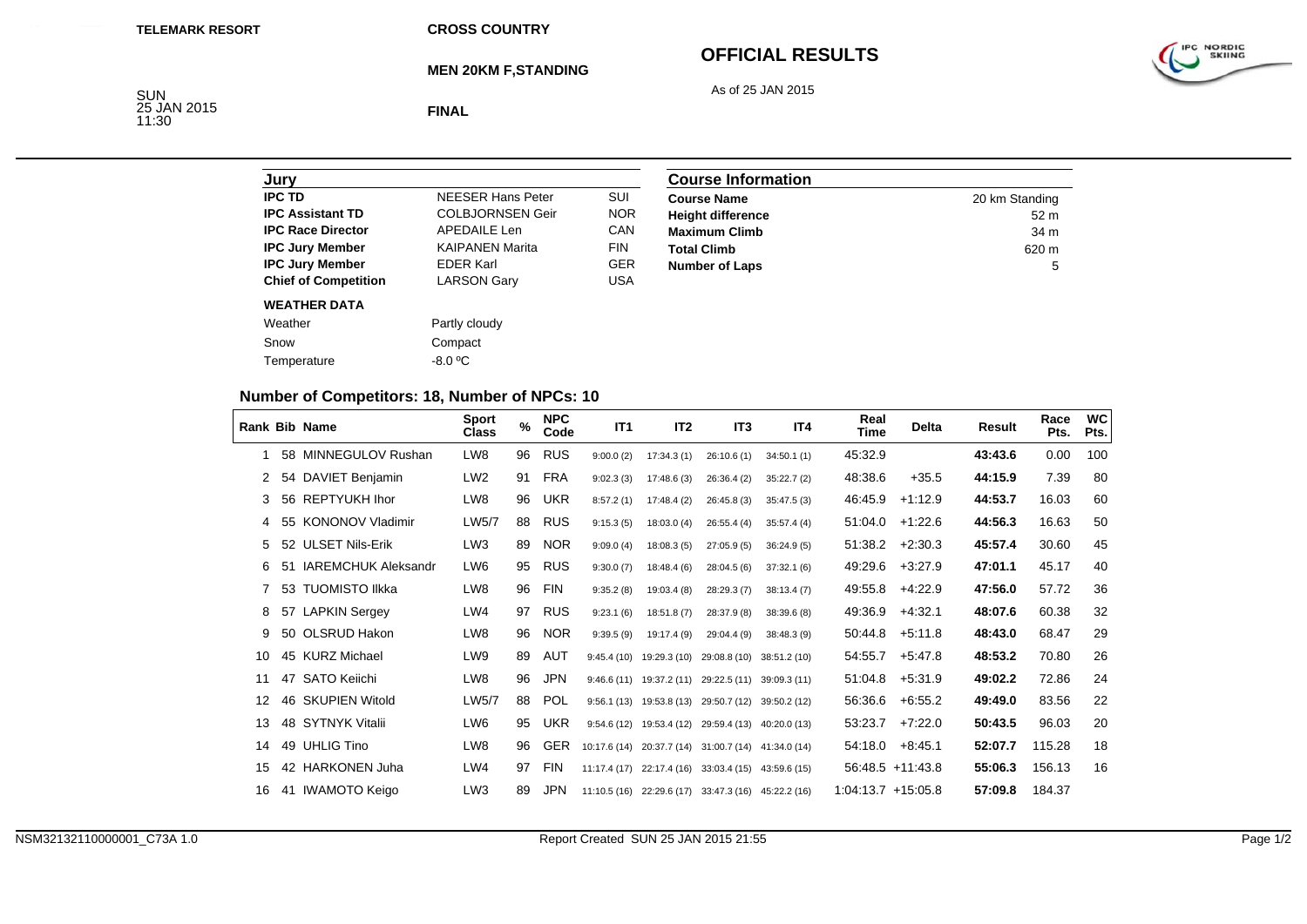| <b>TELEMARK RESORT</b>             |                          |                       |                     | <b>CROSS COUNTRY</b>         |      |                    |     |     |                                                         |                         |                      |              |           |        |                        |            |
|------------------------------------|--------------------------|-----------------------|---------------------|------------------------------|------|--------------------|-----|-----|---------------------------------------------------------|-------------------------|----------------------|--------------|-----------|--------|------------------------|------------|
|                                    |                          |                       |                     | <b>MEN 20KM F, STANDING</b>  |      |                    |     |     |                                                         | <b>OFFICIAL RESULTS</b> |                      |              |           |        |                        | IPC NORDIC |
| <b>SUN</b><br>25 JAN 2015<br>11:30 |                          |                       |                     | <b>FINAL</b>                 |      |                    |     |     |                                                         | As of 25 JAN 2015       |                      |              |           |        |                        |            |
|                                    |                          | <b>Rank Bib Name</b>  |                     | <b>Sport</b><br><b>Class</b> | $\%$ | <b>NPC</b><br>Code | IT1 | IT2 | IT <sub>3</sub>                                         | IT4                     | Real<br><b>Time</b>  | <b>Delta</b> | Result    | Race   | <b>WC</b><br>Pts. Pts. |            |
|                                    | 17                       |                       | 44 BATMUNKH Ganbold | LW6                          | 95   |                    |     |     | MGL 11:35.2 (18) 23:40.8 (18) 36:01.6 (17) 48:13.2 (17) |                         | $1:03:23.7$ +17:22.0 |              | 1:00:13.6 | 226.41 |                        |            |
|                                    | <i><b>Incidences</b></i> | <b>Did Not Finish</b> |                     |                              |      |                    | (1) |     |                                                         |                         |                      |              |           |        |                        |            |
|                                    |                          | 43 PILCH Janusz       |                     | LW4                          | POL  |                    |     |     |                                                         |                         |                      |              |           |        |                        |            |

M.P.K

| ∣Legend: |                        |            |                                    |    |                               |  |
|----------|------------------------|------------|------------------------------------|----|-------------------------------|--|
| Delta    | Fime behind ranked 1   | <b>IPC</b> | International Paralympic Committee | TD | aical Dolc<br>nnical Delegate |  |
| $ $ ITn  | ntermediate position n | <b>NPC</b> | National Paralympic Committee      |    |                               |  |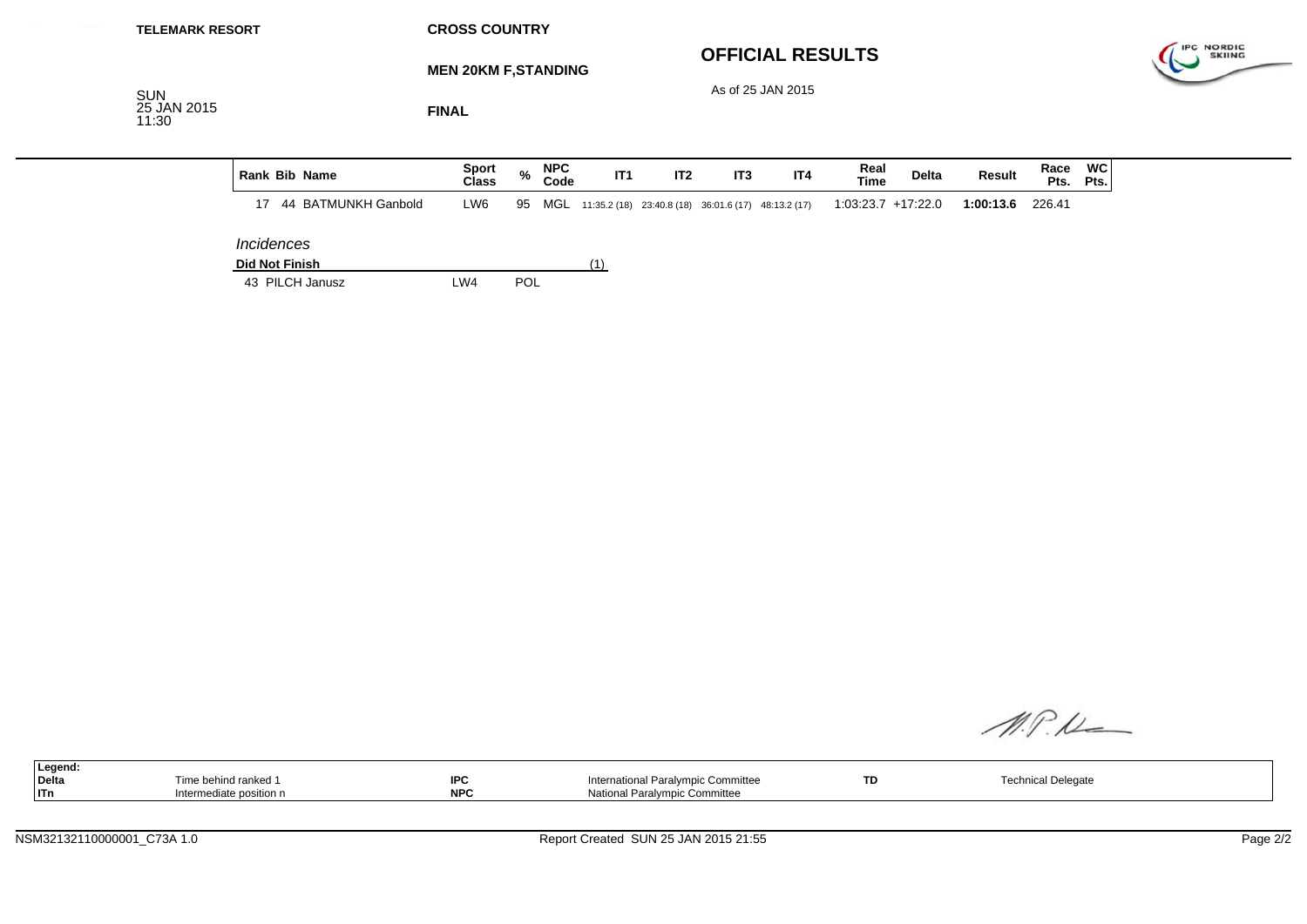**MEN 20KM F,VISUALLY IMP.**

# **OFFICIAL RESULTS**

As of 25 JAN 2015



SUN<br>25 JAN 2015<br>11:45

**FINAL**

| Jurv                        |                         |            |
|-----------------------------|-------------------------|------------|
| <b>IPC TD</b>               | NFFSER Hans Peter       | SUI        |
| <b>IPC Assistant TD</b>     | <b>COLBJORNSEN Geir</b> | <b>NOR</b> |
| <b>IPC Race Director</b>    | APFDAIL F Len           | CAN        |
| <b>IPC Jury Member</b>      | <b>KAIPANEN Marita</b>  | <b>FIN</b> |
| <b>IPC Jury Member</b>      | <b>FDFR Karl</b>        | <b>GER</b> |
| <b>Chief of Competition</b> | <b>LARSON Gary</b>      | USA        |
| <b>WEATHER DATA</b>         |                         |            |
| Weather                     | Partly cloudy           |            |
| Snow                        | Compact                 |            |
| Temperature                 | -8.0 °C                 |            |

| <b>Course Information</b> |                 |  |  |  |  |
|---------------------------|-----------------|--|--|--|--|
| <b>Course Name</b>        | 20 km Standing  |  |  |  |  |
| <b>Height difference</b>  | 52 <sub>m</sub> |  |  |  |  |
| <b>Maximum Climb</b>      | 34 m            |  |  |  |  |
| <b>Total Climb</b>        | 620 m           |  |  |  |  |
| <b>Number of Laps</b>     | 5               |  |  |  |  |

## **Number of Competitors: 13, Number of NPCs: 5**

|   |     | <b>Rank Bib Name</b>                                | <b>Sport</b><br>Class | $\%$ | <b>NPC</b><br>Code | IT1                       | IT <sub>2</sub> | IT <sub>3</sub> | IT4        | Real<br><b>Time</b> | <b>Delta</b> | Result  | Race<br>Pts. | <b>WC</b><br>Pts. |
|---|-----|-----------------------------------------------------|-----------------------|------|--------------------|---------------------------|-----------------|-----------------|------------|---------------------|--------------|---------|--------------|-------------------|
|   |     | 72 MCKEEVER Brian<br>Guide: CARLETON Erik           | B <sub>3</sub>        | 100  | CAN                | 8:52.2(1)                 | 17:19.0(1)      | 25:57.1(1)      | 34:30.0(1) | 43:44.5             |              | 43:44.5 | 0.00         | 100               |
| 2 | 69  | <b>CLARION Thomas</b><br>Guide: BOURLA Julien       | <b>B1</b>             | 88   | FRA                | 9:11.1(4)                 | 18:10.5(2)      | 27:08.6(2)      | 36:12.5(2) | 51:42.0             | $+1.59.6$    | 45:29.8 | 24.07        | 80                |
| 3 | 73  | <b>CHOKHLAEV Stanislav</b><br>Guide: FATKHULLIN E   | <b>B1</b>             | 88   | <b>RUS</b>         | 9:09.8(3)                 | 18:25.4(4)      | 27:30.5(3)      | 36:30.5(3) | 51:56.1             | $+2:13.7$    | 45:42.2 | 26.91        | 60                |
| 4 | -71 | POLUKHIN Nikolay<br>Guide: TOKAREV Andrey           | <b>B2</b>             | 99   | <b>RUS</b>         | 9:09.8(2)                 | 18:22.5(3)      | 27:41.9(4)      | 37:07.1(4) | 47:08.7             | $+2:57.7$    | 46:40.5 | 40.24        | 50                |
| 5 | 64  | KOVALEVSKYI Anatolii<br>Guide: MUKSHYN O            | <b>B2</b>             | 99   | <b>UKR</b>         | 9:31.8(5)                 | 19:01.5(5)      | 28:44.5(5)      | 38:27.1(5) | 48:46.8             | $+4.35.8$    | 48:17.6 | 62.43        | 45                |
| 6 | 68  | <b>ARTEMOV Alexsander</b><br>Guide: CHEREPANOV Ilya | <b>B1</b>             | 88   | RUS                | 9:49.3(7)                 | 19:15.8 (6)     | 29:11.6 (7)     | 38:50.6(6) | 55:20.1             | $+5:37.7$    | 48:41.7 | 67.94        | 40                |
|   | 67  | UTKIN lurii<br>Guide: KAZAKOV Vitalii               | B <sub>3</sub>        | 100  | <b>UKR</b>         | 9:55.5(8)                 | 19:40.1 (9)     | 29:22.8 (8)     | 39:18.5(9) | 48:50.0             | $+5.05.4$    | 48:50.0 | 69.84        | 36                |
| 8 | -61 | <b>CHALENCON Anthony</b><br>Guide: DUPERREX Lucas   | B <sub>1</sub>        | 88   | <b>FRA</b>         | 10:01.5 (10) 19:54.8 (10) |                 | 29:39.2 (10)    | 39:10.6(8) | 55:39.8             | $+5.57.3$    | 48:59.0 | 71.90        | 32                |
| 9 | 66  | <b>TOROPOV Aleksei</b><br>Guide: TIKHONOV Petr      | <b>B2</b>             | 99   | <b>RUS</b>         | 9:56.0(9)                 | 19:24.1(7)      | 29:05.7 (6)     | 39:04.6(7) | 49:37.0             | $+5:26.0$    | 49:07.3 | 73.80        | 29                |